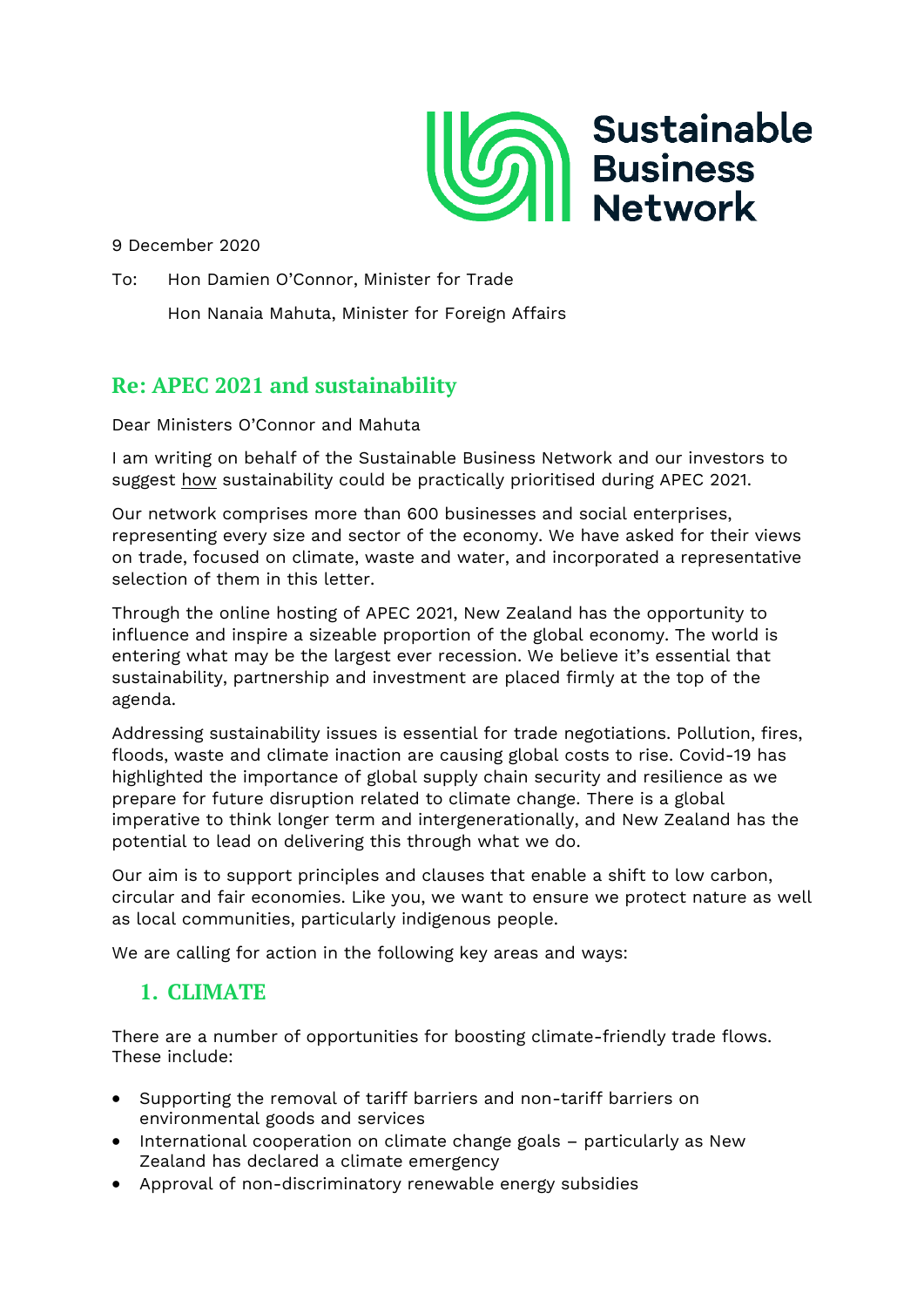- Green procurement through all works
- Remove all fossil fuels subsidies
- Border adjustment carbon taxes

For further information see the 2019 report from The Economist on [Climate](https://iccwbo.org/content/uploads/sites/3/2019/03/icc-report-trade-and-climate-change.pdf)  [Change and Trade Agreements: Friends or Foes?.](https://iccwbo.org/content/uploads/sites/3/2019/03/icc-report-trade-and-climate-change.pdf) We are also aware that a number of these issues, and others relating to the integration of sustainability into New Zealand's trade policy, were included in the recommendations from the Ministerial Trade for All Advisory Board.

### **Selection of comments from our investors:**

"Border adjustment of carbon taxes/Emission Trading Scheme would definitely ensure that trade is equitable from not only an economic perspective, but more importantly, from a sustainability and future strategic framework perspective."

"Removal of all subsidies favouring greenhouse gas emitters. Support for alternative energy and organic regenerative farming. Global agreement to introduce binding measures to reduce emissions."

"Recognition of those companies who are transparent about the social and environmental cost of transactions through tax and carbon credits."

"APEC emission trading scheme, replacing individual nation ETS."

"Remove fuel and energy subsidies"

"Do not allow purchasing of offshore carbon credits."

"Science-based aims for climate change (ie. limiting global temperature rise to 1.5 degrees) should be a part of all NZ trade agreements and should be supported and not undermined by other provisions (such as on procurement or subsidies)."

"Develop an initiative on border tax adjustment together with like-minded nations."

"All NZ trade agreements should include a definition of subsidies to include unpriced environmental pollution and greenhouse gas emissions."

"NZ's carbon offsets need to be more competitive to incentivise carbon offset projects being done here locally."

"Low incentives for switching to lower intense processes (cheap fossil fuels) and the lack of infrastructure and investment into newer technology."

## **2. WASTE**

The main reason why so much waste enters the natural environment is because of importation or production of materials that have no local recovery, recycling or reuse as well as the lack of product stewardship schemes. The aim in a global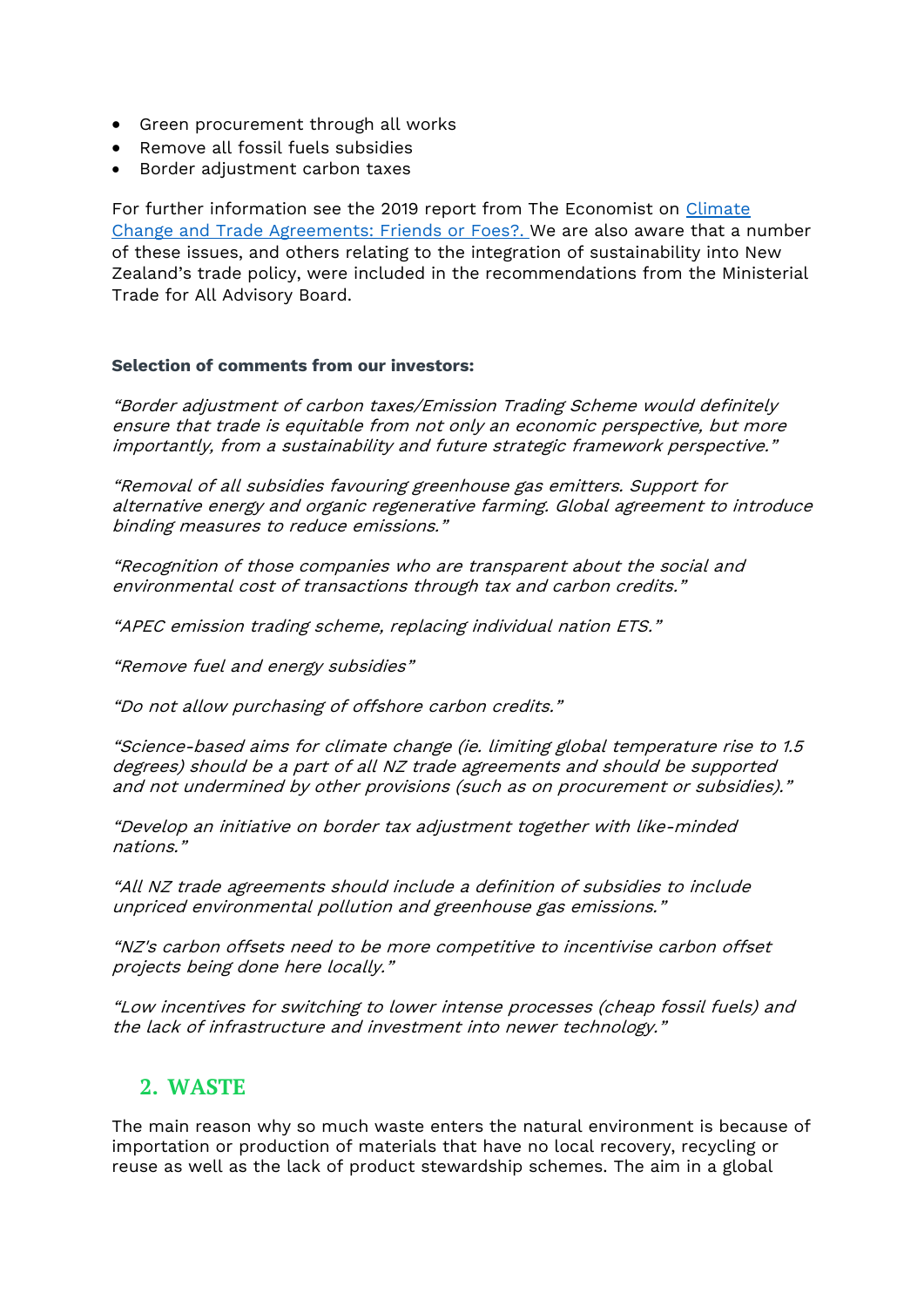market should be to have supporting systems and infrastructure that allow for circular solutions at a global level.

The growth in commitments to move to a circular economy is now a critical strategy for business in Aotearoa. The focus now is on redesign through education, innovation funding and support to scale solutions. Demand for circular solutions can grow through consistent and widespread procurement supporting circular economy outcomes and innovation.

Opportunities to boost circular trade include:

- Standardised infrastructure globally consistent systems for collection/ reprocessing
- Cooperation on technology developing centres of excellence and cross border collaborations to scale up new technological solutions globally.
- Consistency over policy consistent and complementary policies across member states to allow for product stewardship schemes consistently applied across countries. The 'Right to repair' movement is gaining traction globally.
- Consistency of materials labelling across boundaries (for example the Australasian Recycling Label system, which is adaptable to local collection and recycling systems).
- The Basel Convention must be supported to ensure reduction and restrictions of transboundary movements of hazardous waste.

#### **Selection of comments from our investors**

"Tax implications for polluters and breaks for circular businesses."

"A universal, international, method of valuation of environmental benefits and damage which can be imbedded into product costs. Possibly a new ISO standard which has international backing."

"I believe there should be a focus on food waste minimisation - in particular SDG 12.3. A cross sector approach needs to be taken toward this."

"Progressively increasing tariffs/penalties on moving waste/rubbish/stuff that has been 'thrown away' between different countries (similar to carbon pricing)."

"Product stewardship is key."

"I'd like to see a consumption treaty, which looks to reduce consumption, break the link between GDP growth and resource extraction."

"Better regulation on the import of material / components that has clearly not been designed / manufactured from a life cycle or circular perspective. Or stimulate procurement of overseas materials / components that have been designed /manufactured with a lifecycle / circular perspective."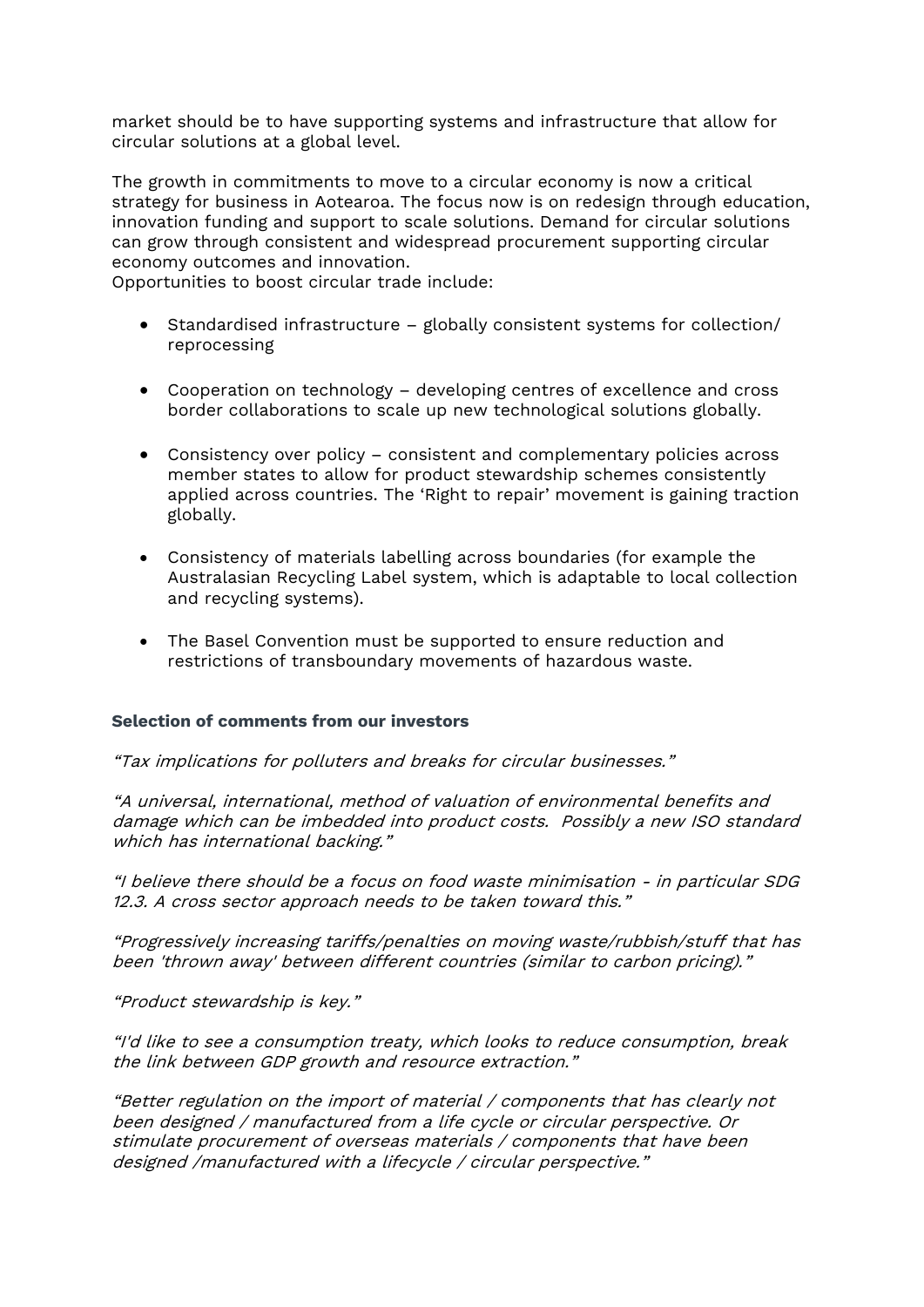"Implementing a law around packaging that enters Aotearoa is a crucial and cost free, effective action to reduce waste. Also importers must be responsible for end of life products."

"Enforce rules where businesses must take responsibility for their own waste."

"More urgent action and more work around circular business and social enterprise. True costs for materials, labour and carbon."

# **3. WATER**

Global supply chains should take account of water impacts, for example ensuring products are manufactured using fair, sustainable use and management of water resources. All processes must take account of the rights of indigenous peoples – including our own.

### **Selection of comments from our investors**

"Stop businesses from bottling water into plastic bottles and imported directly to other countries. Each country needs to protect their water resources and utilise them in the most effective way to reduce water waste."

## **GENERAL**

We support New Zealand ensuring that APEC focuses on making it easier for small and medium sized enterprises to enter into trade opportunities, as long as they are responsible stewards for the products they make and sell. We believe APEC should ensure there is a good representation of SMEs that are particularly focused on climate action, the circular economy and food. The SME sector will be particularly important as we determine issues that block or expedite trade for more sustainable products and services from Aotearoa.

### **Selection of general comments from our investors**

"Replacing the investor state dispute settlement (ISDS) model in international trade agreements with provisions which are more transparent... and enable partner countries to fairly and reasonably make regulatory changes in their countries which they can currently be blocked from doing by ISDS provisions."

"Mandatory triple bottom line reporting and consistent guidelines for reporting."

"Much more ambitious requirements in NZ public procurement tenders that bidders' international supply chains should be transparent and can be audited on the UN SDGs. Focus on collaborative and longer term relations where possible, while at the same time challenging suppliers to improve."

"Measurement of success in business is primarily an economic measure. Wellbeing, climate, waste and water use also need to be measured and factor in better decision making for future business operations."